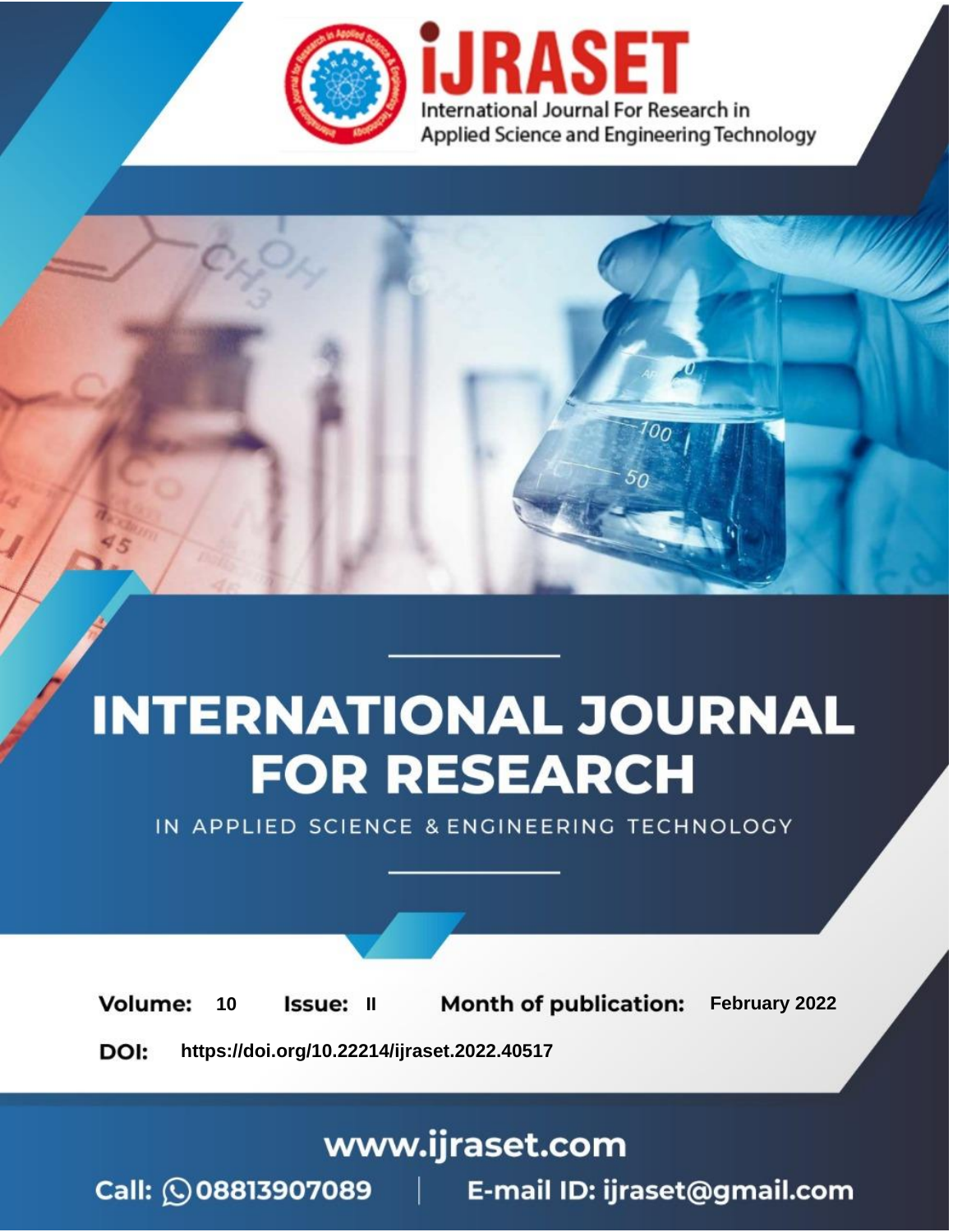

International Journal for Research in Applied Science & Engineering Technology (IJRASET**)**  *ISSN: 2321-9653; IC Value: 45.98; SJ Impact Factor: 7.538*

 *Volume 10 Issue II Feb 2022- Available at www.ijraset.com*

### **Resource Allocation in Cloud**

Ms. Rachna<sup>1</sup>, Ms. Namrata<sup>2</sup>, Ms. Diksha<sup>3</sup>

*1, 2, 3Department of Computer Science, Gateway Institute of Engineering & Technology (GIET), Deenbandhu Chhotu Ram University of Science & Technology (DCRUST), Sonepat*

*Abstract: A cloud environment is the popular shareable computing environments where large number of clients/users are connected to the common cloud computing environment to access the resources and the services. The presented work is focused on the concept of effective resource allocation, de-allocation and reallocation in a cloud environment. To present the concept, we have taken a cloud environment with multiple clouds along with multiple virtual machines. All the machines are homogenous. These all clouds are assigned by a specific priority. Now as the user request arrive, it performs the request to the priority cloud under its requirements in terms of memory & processor capabilities. When the client stops the task then the service allocated to the client is released & same can be reallocated to another client in the waiting. We can also some migration work so that if a cloud is under utilize then its services are migrated to nearest cloud having sufficient utilization. Hence the work provides efficient allocation, de-allocation and reallocation of cloud services with minimum need for migration of service from one cloud to another.*

*Keywords: Resource Allocation, Resource Scheduling, Resource Migration*

#### **I. INTRODUCTION**

Cloud computing [1] is a technology that combines the internet and central remote servers to provide & maintain data and applications resources. It provides facility of centralize memory, storage, applications and processing for powerful computing. Through its centralized computing facilities, the cloud computing allows users and organizations to use applications and other services without local storage and local location. Cloud computing is a comprehensive solution that delivers Information Technology as a service.

Cloud environment helps us to create, configure and utilize application remotely. A user only needs to connect the Internet to avail the facility of cloud computing at anytime and t any location. The cloud computing services can be available either through private or public networks. All types of popular services such as mailing, chatting, conferencing are now available through cloud computing. Cloud computing comprises of 2 components —the front end and the back end. The front end includes client's devices and applications that are required to access cloud. The back end refers to the cloud itself. The whole cloud is administered by a central server that is used to monitor client's demands.

The presented work is focused on the concept of effective resource allocation, de-allocation and reallocation in a cloud environment. We can also some migration work so that if a cloud is under utilize then its services are migrated to nearest cloud having sufficient utilization. Hence the work provides efficient allocation, de-allocation and reallocation of cloud services with minimum need for migration of service from one cloud to another.

#### **II. RESOURCE SCHEDULING & ALLOCATION**

Two main actors involve in cloud computing are cloud providers and the cloud users. Clouds providers i.e., cloud itself establish the cloud data centers and various resources to be used by cloud users. Cloud users i.e., end users can actually use the cloud resources & pay according to their usage. The basic communication (interaction) between cloud providers and cloud users can be easily understood using Figure 1 below [3].



Figure 1: Interaction between cloud actors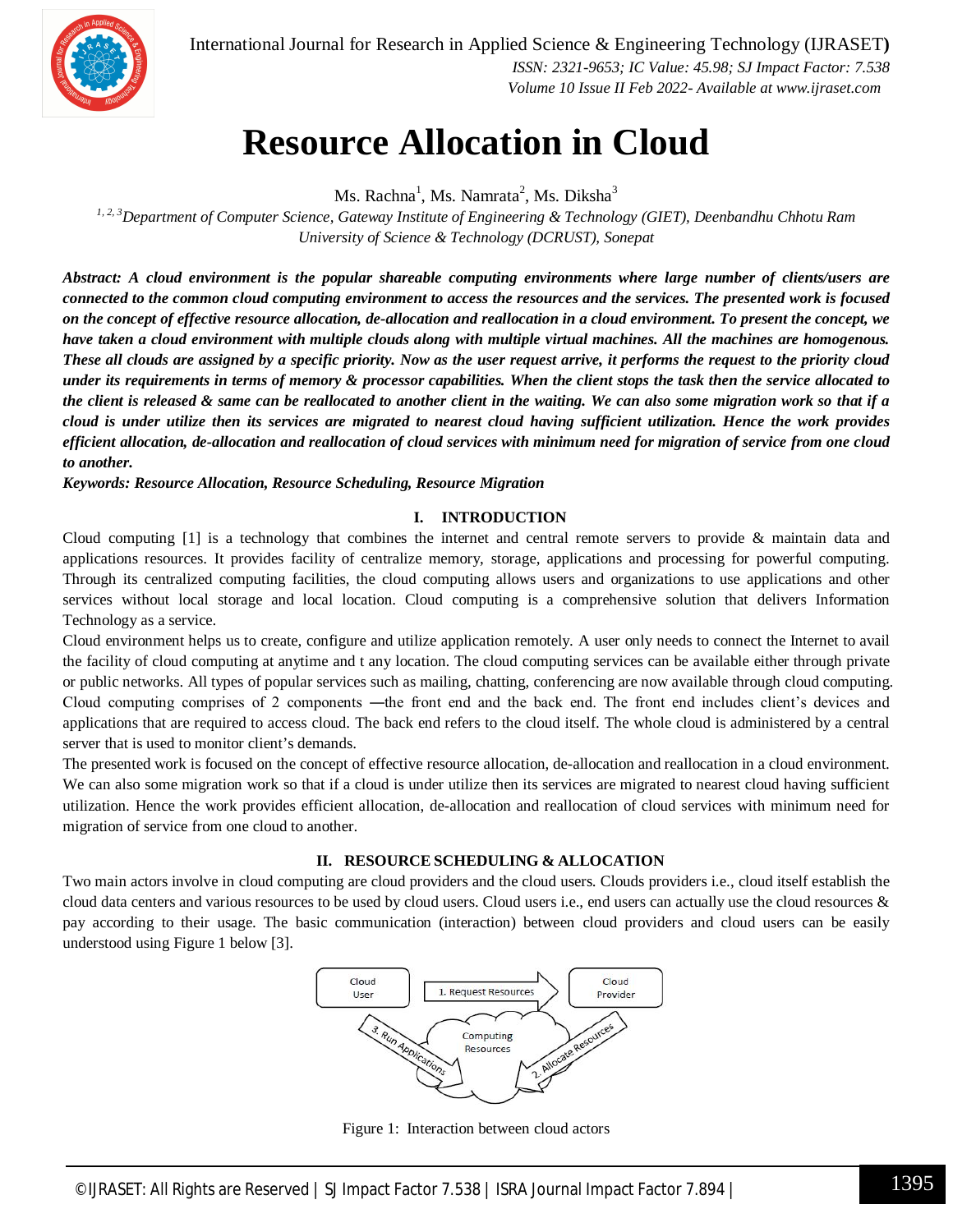#### International Journal for Research in Applied Science & Engineering Technology (IJRASET**)**



 *ISSN: 2321-9653; IC Value: 45.98; SJ Impact Factor: 7.538 Volume 10 Issue II Feb 2022- Available at www.ijraset.com*

The interaction steps are listed below:

- *1)* The cloud user sends a request for any specific resources to the cloud provider.
- *2)* On receiving the request the cloud provider checks for the availability of specific resource.
- *3)* If resource exists then assign the resource to the requesting user.
- *4)* The user now utilizes the services of assigned resources to perform any specific task or application.
- *5)* When no more service is required then the user releases the resource, pay for the resource & closes the connection.
- *6)* The provider now schedule and allocate the resource to other requesting clients. [5, 6].

One interesting aspect of the cloud computing environment is that these actors or say players are generally from different organization and regions with their own need  $\&$  interests. The main goal of cloud providers is to generate as much revenue as possible with minimum investment on cloud infrastructure. To achieve this objective the cloud providers, host multiple virtual machines to be used by multiple clients to attain maximum profit.

Energy efficient Cloud resources allocation consists in identifying and assigning resources to each incoming user request in such a way, that the user requirements are met, that the least possible number of resources is used and that data center energy efficiency is optimized. Figure 2 shows the resource allocation and scheduling scheme for cloud computing.



Figure 2: Resource Allocation & scheduling in Cloud Computing

#### *A. Resource Allocation*

Resource allocation [8, 9] involves deciding what, how many, where, and when to make the resource available to the user. Typically, users decide the type and amount of the resource containers to request then providers place the requested resource containers onto nodes in their datacenters. To run the application efficiently, the type of resource container need to be well matched to the workload characteristics, and the amount should be sufficient to meet the constraints i.e., job must be completed before its deadline. In an elastic environment like the Cloud where users can request or return resources dynamically, it is also important to consider when to make such adjustments.

#### *B. Job Scheduling*

Once the resource containers are given to the user, the application makes a scheduling decision. In many cases, the application consists of multiple jobs to which the allocated resources are given. The job scheduler is responsible for assigning preferred resources to a particular job so that the overall computing resources are utilized effectively. The application also has to make sure each job is given adequate amount of resources, or its fair share. Such a scheduling decision becomes more complex if the environment is heterogeneous.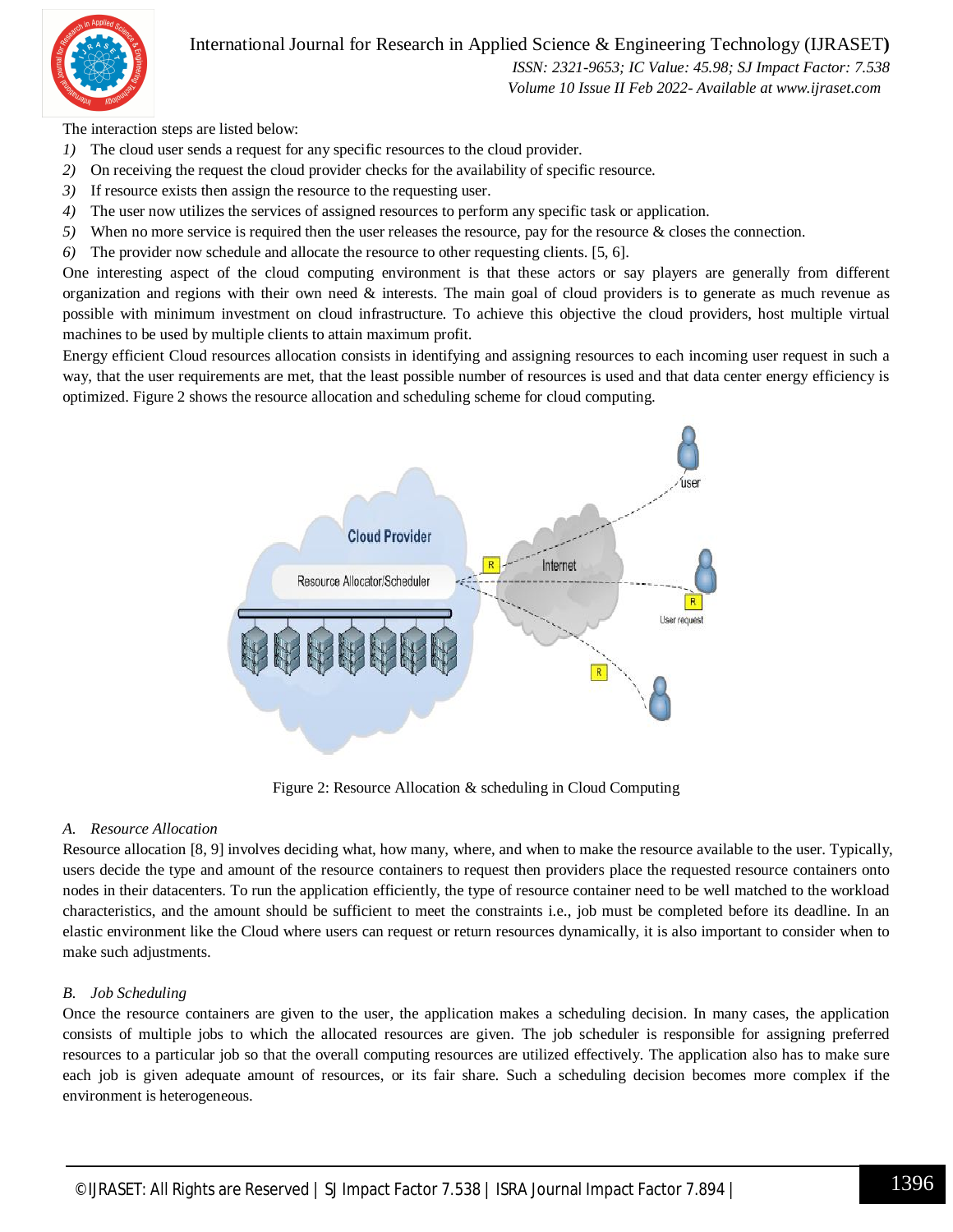International Journal for Research in Applied Science & Engineering Technology (IJRASET**)**



 *ISSN: 2321-9653; IC Value: 45.98; SJ Impact Factor: 7.538 Volume 10 Issue II Feb 2022- Available at www.ijraset.com*

#### **III. LITERATURE REVIEW**

Several works related to our work, which presents the efficient resource allocation in cloud computing as describe below:

A. Meera and S. Swamynathan [10] proposed an approach for allocating resources based on the analyzed data that is being analyzed by a monitoring agent. The monitoring agent will collect the resources usage information that is currently being used by a virtual machine and will display it in a dashboard. Statistical report that is being displayed on a dashboard provides information for cloud administrator for better optimization of resources.

K. C. Gouda, Radhika T. V., and Akshatha M. [11] proposed a priority based resource allocation approach with minimum wastage and a maximum profit. Priority is being considered in terms of different parameters like time, cost, numbers of processor requests etc. priority can be used for better resource allocation in cloud environment.

Diptangshu Pandit, Matangini Chattopadhyay, and Nabendu Chaki [12] proposed an efficient resource allocation algorithm with the use of simulated annealing. In this approach authors had introduced the concept of bin, soft computing and simulated annealing. In this approach, problem of resource allocation is being solved with the help of bin packing problem. In this approach temperature is being considered as a control parameter but no formal procedure of selecting the temperature has been described in this approach.

Nguyen Trung Hieu, Mario Di Francesco, Antti YlaJaaski [13] wrote a paper "A Virtual Machine Placement Algorithm for Balanced Resource Utilization in Cloud Data Centers". In this article, they proposed an algorithm, called Max-BRU, that maximizes the resource utilization and balances the usage of resources across multiple dimensions. Their algorithm is based on multiple resource-constraint metrics that help to find the most suitable server for deploying VMs in large cloud data centers. The proposed Max-BRU algorithm is evaluated by simulations based on synthetic datasets. Experimental results show two major improvements over the existing approaches for VM placement. First, Max-BRU increases the resource utilization by minimizing the amount of physical servers used. Second, Max-BRU effectively balances the utilization of multiple types of resources.

Sumita Bose, Jitender Kumar [14] "An Energy Aware Cloud Load Balancing Technique using Dynamic Placement of Virtualized Resources" in their papers provide provision of migration of resources from one cloud to another for efficient load balancing in cloud environment. This migration concept provides extra overhead for cloud processing.

Pratik P. Pandya, Hitesh A. Bheda [15] "Dynamic Resource Allocation Techniques in Cloud Computing" in their papers provide provision of dynamic allocation of resources for the client. They also provide provision of migration from one cloud to another for efficient load balancing in cloud environment.

#### **IV. CONCLUSION**

A cloud environment is one of the most shareable environments where multiple clients are connected to the common environment to access the services and the products. A cloud environment can be public or the private cloud. In such environment, all the resources are available on an integrated environment where multiple users can perform the request at same time. In such case, some approach is required to perform the effective scheduling and the resource allocation. This paper provided review of different resource allocation strategies in cloud environment.

#### **REFERENCES**

- [1] B. Hayes, "Cloud Computing," *Commun. ACM*, vol. 51, no. 7, pp. 9–11, Jul. 2008.
- [2] P. Mell and T. Grance, "The NIST definition of cloud computing (draft)," *NIST special publication*, vol. 800, no. 145, p. 7, 2011.
- [3] Anthony T.Velte, Toby J.Velte, Robert Elsenpeter, "Cloud Computing, A Practical approach"
- [4] D. Warneke, O. Kao, "Exploiting Dynamic Resource Allocation for Efficient Parallel Data Processing in the Cloud", IEEE Transactions on Parallel and Distributed Systems, Vol. 22, No. 6, pp 985 - 997, June 2011, DOI: http://doi.ieee computersociety.org/10.1109/TPDS.2011.65.
- [5] V. Vinothina, Dr. R. Sridaran, Dr. Padmavathi Ganapathi, "Resource Allocation Strategies in Cloud Computing", International Journal of Advanced Computer Science and Applications [IJACSA], Vol. 3, No.6, 2012. ISSN: 2158-107X (Print), DOI: 10.14569/issn.2156-5570.
- [6] Sowmya Koneru, V N Rajesh Uddandi, Satheesh Kavuri, "Resource Allocation Method using Scheduling methods for Parallel Data Processing in Cloud", International Journal of Computer Science and Information Technologies[IJCSIT], Vol. 3(4), 2012, pp 4625 - 4628 4625, ISSN: 0975-9646.
- [7] Gihun Jungand, Kwang Mong Sim, "Location-Aware Dynamic Resource Allocation Model for Cloud Computing Environment", International Conference on Information and Computer applications (ICICA 2012), pp 37 - 41, IPCSIT, Vol. 24, IACSIT Press, Singapore.
- [8] Thangaraj P, Soundarrajan S, Mythili A, "Resource allocation policy for IaaS in Cloud computing", International Journal of Computer Science and Management Research, Vol 2, Issue 2, pp 1645 - 1649, February 2013, ISSN 2278-733X.
- [9] Mohd Hairy Mohamaddiah, Azizol Abdullah, Shamala Subramaniam, and Masnida Hussin, "A Survey on Resource Allocation and Monitoring in Cloud Computing", International Journal of Machine Learning and Computing, Vol. 4, No. 1, February 2014.
- [10] A. Meera, S. Swamynathan, "Agent based Resource Monitoring system in IaaS Cloud Environment", International Conference on Computational Intelligence: Modeling Techniques and Applications (CIMTA), 2013.
- [11] K C Gouda, Radhika T V, Akshatha M, "Priority based resource allocation model for cloud computing", International Journal of Science, Engineering and Technology Research (IJSETR) Volume 2, Issue 1, January 2013.
	- ©IJRASET: All Rights are Reserved | SJ Impact Factor 7.538 | ISRA Journal Impact Factor 7.894 <sup>|</sup> 1397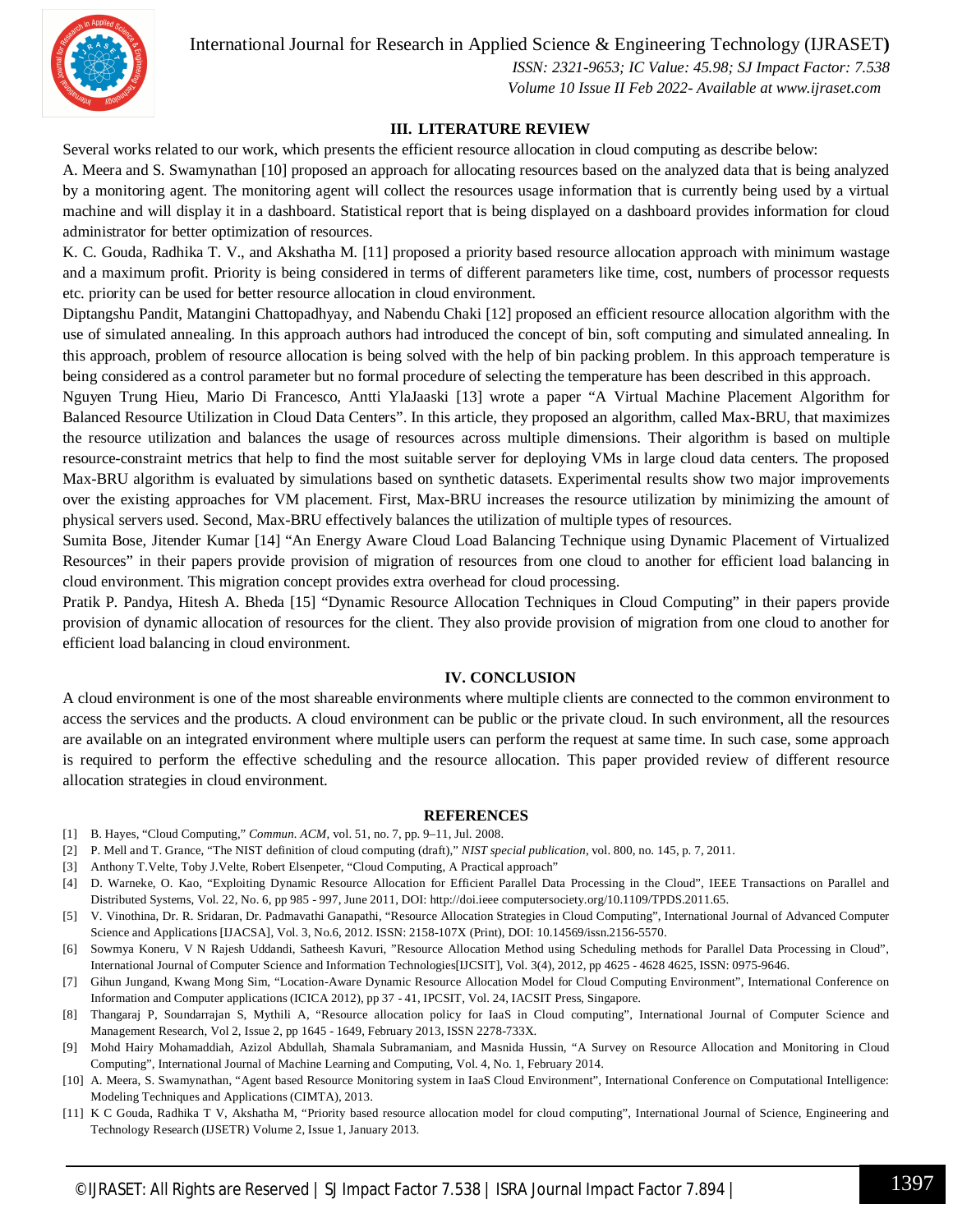#### International Journal for Research in Applied Science & Engineering Technology (IJRASET**)**



 *ISSN: 2321-9653; IC Value: 45.98; SJ Impact Factor: 7.538*

 *Volume 10 Issue II Feb 2022- Available at www.ijraset.com*

- [12] Diptangshu Pandit, Matangini Chattopadhyay, and Nabendu Chaki, "Resource Allocation in Cloud using Simulated Annealing", Applications and Innovations in Mobile Computing (AIMoC), Feb. 27 2014 – March 1 2014, Pages 21-27.
- [13] Nguyen Trung Hieu, Mario Di Francesco, and Antti YlaJaaski, "A Virtual Machine Placement Algorithm for Balanced Resource Utilization in Cloud Data Centers", 2014 IEEE International Conference on Cloud Computing © 2014 IEEE.
- [14] Sumita Bose, Jitender Kumar "An Energy Aware Cloud Load Balancing Technique using Dynamic Placement of Virtualized Resources" Advances in Computer Science and Information Technology (ACSIT) Volume 2, Number 7; April – June, 2015 pp 81 – 86
- [15] Pratik P. Pandya, Hitesh A. Bheda "Dynamic Resource Allocation Techniques in Cloud Computing", International Journal of Advance Research in Computer Science and Management Studies Volume 2, Issue 1, January 2014